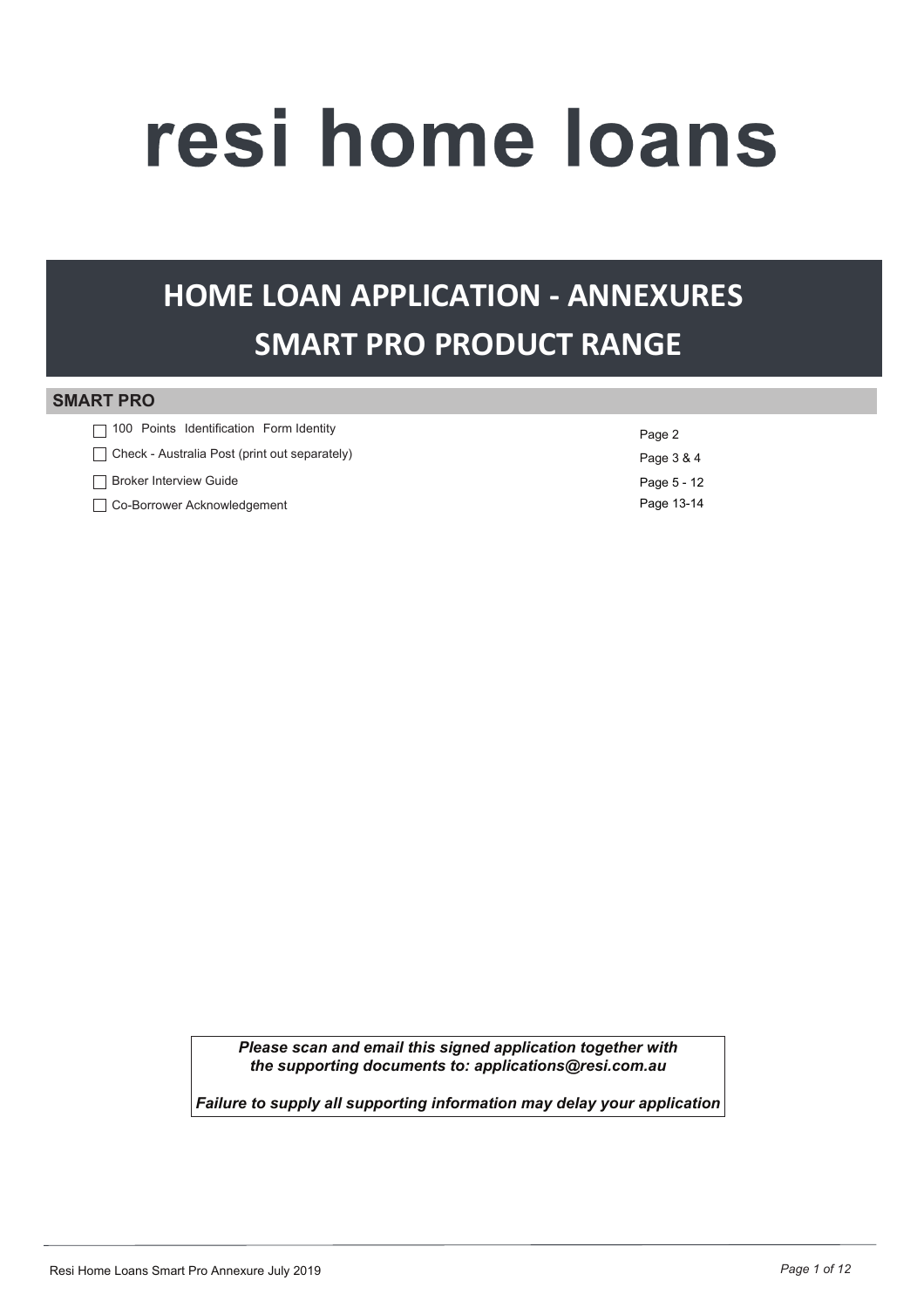#### **100 PONITS IDENTIFICATION CHECK FORM**

Identification check **MUST** include a document with photo identification. Original documents **MUST** be sighted by an authorised Broker and a clear copy of the documents must accompany this form. 100 points of verification is required in the possible combinations:

- 2 X Primary Photographic documents **OR**
- 1 X Primary Photographic documents **AND** 1 X Primary non-Photographic document **OR**
- 1 X Primary Photographic documents **AND** 1 X Secondary document

| <b>Acceptable Documents</b>                                        | <b>Notes</b>                                                                                        | Points value per<br>document |
|--------------------------------------------------------------------|-----------------------------------------------------------------------------------------------------|------------------------------|
| 1. Primary Photographic Documents:                                 |                                                                                                     |                              |
| Australian Drivers Licence                                         | Must have photo and sealed in plastic. For road motor<br>vehicles and cannot be expired             |                              |
| <b>Australian Passport</b>                                         | Must have photo. Can be expired within preceding 2 years<br>but not cancelled.                      | 70                           |
| Foreign Passport                                                   | Must have photo. Cannot be expired. Must have<br>confirmation of citizenship/permanent residency.   |                              |
| Proof of age Card (Photo ID Card QLD)                              | Must have photo and sealed in plastic. Must be Australian<br>Government, State or Territory issued. |                              |
| 2. Primary non-Photographic Documents:                             |                                                                                                     |                              |
| Australian or Foreign Birth certificate                            | Must not be birth extract.                                                                          |                              |
| <b>Citizenship Certificate</b>                                     | Issued by Australian or Foreign Government.                                                         | 70                           |
| Australian Government Pension/ Social<br>Security/Health Care Card | Must include name, address and cannot be expired.                                                   |                              |
| 3. Secondary Documents:                                            |                                                                                                     |                              |
| Australian Tax Office Notice                                       | Must include name and address and be under 12 months<br>old from date of issue.                     |                              |
| Australian Student Photo ID Card                                   | Includes name, address or date of birth and cannot be<br>expired.                                   |                              |
| Identification card/permit                                         | Must be Australian Government, State or Territory issued<br>and cannot be expired.                  |                              |
| International License or ID Card                                   | Must include name, date of birth, photo and cannot be<br>expired.                                   | 30                           |
| Australian Medicare Card                                           | Cannot be expired.                                                                                  |                              |
| Australian Local Government Rates Notice                           | Must include name and residential address and be under 3<br>months old from date of issue.          |                              |
| Australian Utility Bill/Registration notice                        | Must include name and residential address and be under 3<br>months old from date of issue.          |                              |

#### **APPLICANT 1:**

|                 | Document 1 | Document 2 | Document 3 |
|-----------------|------------|------------|------------|
| Document Type   |            |            |            |
| Document Number |            |            |            |

Full Legal Name (Surname first, please print) Former Name ^ (Surname first, please print)

^where names on supporting documents are inconsistent with ID Documents provided please provide: Change of Name, Marriage or Birth Certificate

#### **APPLICANT 2:**

|                 | Document 1 | Document 2 | Document 3 |
|-----------------|------------|------------|------------|
| Document Type   |            |            |            |
| Document Number |            |            |            |

Full Legal Name (Surname first, please print) Former Name ^ (Surname first, please print)

^where names on supporting documents are inconsistent with ID Documents provided please provide: Change of Name, Marriage or Birth Certificate

I am satisfied that the identity of the Applicant/s whose name, former name (if applicable), date of birth **or** residential address has been verified in accordance with the criteria listed above. I have sighted the original documents listed above. I have completed this in the presence of the Applicant and I verify that the above is true and correct. I am aware that any wilful breach of identification obligations are punishable under the AML/CTF Act 2006

| <b>Broker Name:</b> | <b>Broker Signature:</b>                 | <b>Date Verified:</b> |
|---------------------|------------------------------------------|-----------------------|
|                     | Electronic Signatures are not acceptable |                       |
|                     |                                          |                       |
|                     |                                          |                       |
|                     |                                          |                       |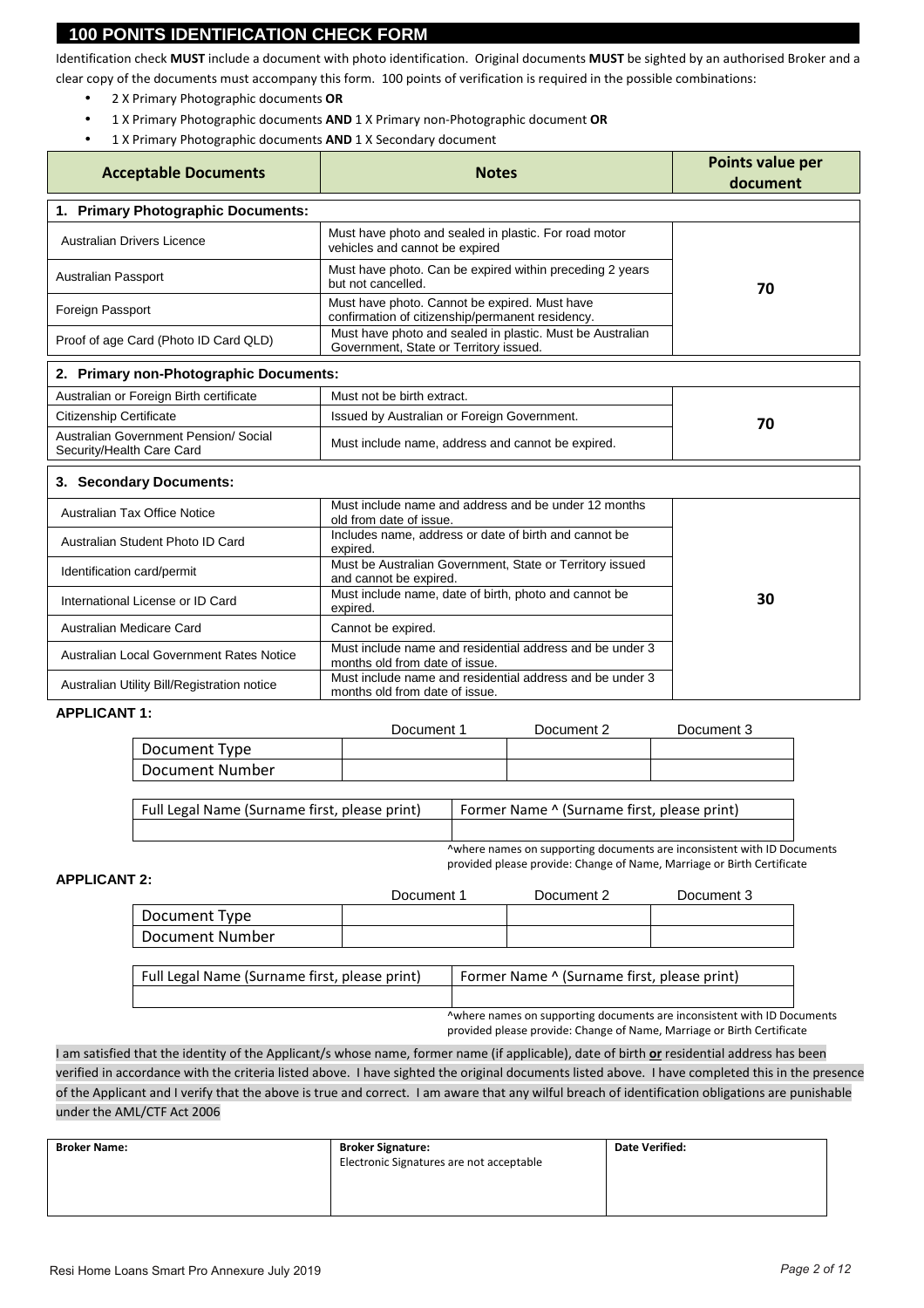### **Broker Interview Guide** (for NCCP Regulated Lending Only)

| residential property and where the purpose is wholly or predominantly for:                               | This form only applies to regulated loans that are secured over residential property. It should only be used where there is an application for a loan secured by                                                                                                                                                                             |  |  |  |  |
|----------------------------------------------------------------------------------------------------------|----------------------------------------------------------------------------------------------------------------------------------------------------------------------------------------------------------------------------------------------------------------------------------------------------------------------------------------------|--|--|--|--|
| · personal, domestic or household purposes; or                                                           |                                                                                                                                                                                                                                                                                                                                              |  |  |  |  |
|                                                                                                          | • to purchase, renovate or improve residential property for investment purposes or to refinance credit provided for that purpose.                                                                                                                                                                                                            |  |  |  |  |
| <b>REQUIREMENTS AND OBJECTIVES</b>                                                                       |                                                                                                                                                                                                                                                                                                                                              |  |  |  |  |
| <b>1. APPLICANT DECLARED PURPOSE</b>                                                                     |                                                                                                                                                                                                                                                                                                                                              |  |  |  |  |
| 1.1 Tick the applicable box to confirm the loan purpose type: Owner Occupier                             | Residential Investment                                                                                                                                                                                                                                                                                                                       |  |  |  |  |
| be selected.):                                                                                           | 1.2 Select the purpose for which the loan proceeds will be used and specify the proposed amount required for each purpose selected (Multiple purposes can                                                                                                                                                                                    |  |  |  |  |
|                                                                                                          | If purpose is wholly or predominantly commercial or investment (other than in residential property), this interview quide is not intended to be used.                                                                                                                                                                                        |  |  |  |  |
| <b>Purpose</b>                                                                                           | Amount (\$)                                                                                                                                                                                                                                                                                                                                  |  |  |  |  |
| Purchase a property                                                                                      |                                                                                                                                                                                                                                                                                                                                              |  |  |  |  |
| Construction                                                                                             |                                                                                                                                                                                                                                                                                                                                              |  |  |  |  |
| Renovations                                                                                              |                                                                                                                                                                                                                                                                                                                                              |  |  |  |  |
| <b>Investment Purposes</b>                                                                               |                                                                                                                                                                                                                                                                                                                                              |  |  |  |  |
| Purchase a motor vehicle, boat, trailer etc.                                                             |                                                                                                                                                                                                                                                                                                                                              |  |  |  |  |
| Refinance                                                                                                |                                                                                                                                                                                                                                                                                                                                              |  |  |  |  |
| Debt consolidation                                                                                       |                                                                                                                                                                                                                                                                                                                                              |  |  |  |  |
| Other Purpose(s) being:                                                                                  |                                                                                                                                                                                                                                                                                                                                              |  |  |  |  |
|                                                                                                          |                                                                                                                                                                                                                                                                                                                                              |  |  |  |  |
|                                                                                                          |                                                                                                                                                                                                                                                                                                                                              |  |  |  |  |
| <b>Total Amount of Credit Sought:</b>                                                                    |                                                                                                                                                                                                                                                                                                                                              |  |  |  |  |
| be selected.):                                                                                           | 1.3 Select the purpose for which the loan proceeds will be used and specify the proposed amount required for each purpose selected (Multiple purposes can                                                                                                                                                                                    |  |  |  |  |
|                                                                                                          | If purpose is wholly or predominantly commercial or investment (other than in residential property), this interview quide is not intended to be used.                                                                                                                                                                                        |  |  |  |  |
| to be made by the broker and acknowledged by the applicant(s).                                           | Where loan purpose declared in 1.2 includes Refinance, Debt Consolidation and/or Purchase a motor vehicle, boat, trailer etc, the following declarations would need                                                                                                                                                                          |  |  |  |  |
| of those goods if the term exceeds the lifespan of the original goods.                                   | I have discussed that the goods being financed / refinanced may not hold their value for as long as the remaining term of the loan and so the applicant(s) may be<br>paying for those goods beyond their useful lifespan and value. Additionally, I have discussed that the applicant(s) may not be in a position to finance the replacement |  |  |  |  |
|                                                                                                          | I have discussed with the applicant(s) that they may end up paying more interest compared to taking the loan over a shorter term more in line with the useful life of the goods.                                                                                                                                                             |  |  |  |  |
|                                                                                                          | I have discussed with the applicant the option of a separate loan with a shorter term for the part of the loan required for the purpose of the goods.                                                                                                                                                                                        |  |  |  |  |
|                                                                                                          | The applicant(s) appeared to understand and wants to proceed.                                                                                                                                                                                                                                                                                |  |  |  |  |
| Where Debt Consolidation has been selected in 1.2, please complete 1.3 and 1.4.                          |                                                                                                                                                                                                                                                                                                                                              |  |  |  |  |
| Otherwise, continue to 1.5.                                                                              |                                                                                                                                                                                                                                                                                                                                              |  |  |  |  |
| 1.3 If Debt Consolidation was selected in 1.2, will existing credit card limits be reduced or cancelled? |                                                                                                                                                                                                                                                                                                                                              |  |  |  |  |
| No<br>Yes                                                                                                |                                                                                                                                                                                                                                                                                                                                              |  |  |  |  |
| If Yes, please give details below:                                                                       |                                                                                                                                                                                                                                                                                                                                              |  |  |  |  |
|                                                                                                          |                                                                                                                                                                                                                                                                                                                                              |  |  |  |  |
|                                                                                                          |                                                                                                                                                                                                                                                                                                                                              |  |  |  |  |
|                                                                                                          |                                                                                                                                                                                                                                                                                                                                              |  |  |  |  |
| or car loan debt after consolidating existing debts.                                                     | 1.4 I have discussed with the applicant(s) that they may end up paying more interest, particularly if the applicant(s) incurs further credit card, personal loan                                                                                                                                                                             |  |  |  |  |
| The applicant(s) appeared to understand and wants to proceed.                                            |                                                                                                                                                                                                                                                                                                                                              |  |  |  |  |
| 1.5 Term of credit sought:                                                                               |                                                                                                                                                                                                                                                                                                                                              |  |  |  |  |
|                                                                                                          |                                                                                                                                                                                                                                                                                                                                              |  |  |  |  |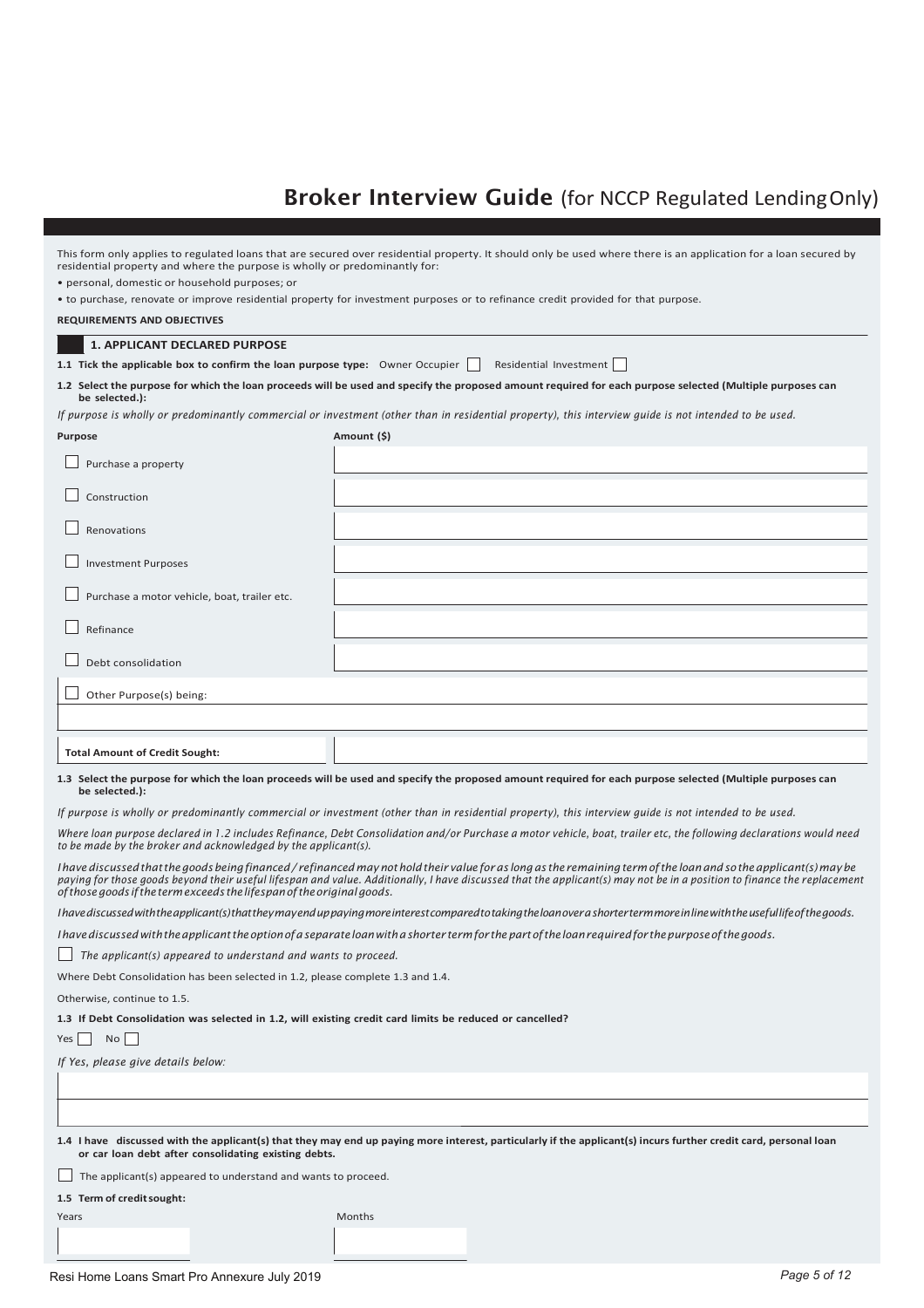#### **2. REFINANCE & DEBT CONSOLIDATION**

This section is to be completed if the applicant(s) is refinancing or consolidating debts with the proceeds of the proposed loan. If the applicant(s) is not refinancing or consolidating debts, continue to the 3. Possible Adverse Changes to Financial Situation.

#### **2.1 Why does the applicant(s) want to refinance the existing loan? (Multiple options can be selected.)**

 $\Box$  Reduced repayments

Please specify current and anticipated repayments under the existing loan:

Lower interest rate

Please specify current and anticipated interest rates under the existing loan:

Increase total loan amount

Greater flexibility / extra or specific loan features under proposed loan

Please give details:

Wants to reduce number of lenders / consolidate debts

Please give details:

Dissatisfied with other financial institution

Please give details:

Close to end of current loan term

Please give details:

 $\Box$  Other

Please give details:

#### **3. POSSIBLE ADVERSE CHANGES TO FINANCIAL SITUATION**

**3.1 Do the applicant(s) plan or anticipate changes (other than retirement - see 3.4) to their future financial circumstances that could ADVERSELY impact their ability to repay the loan?**

Yes  $\Box$  No  $\Box$ 

*If Yes, specify to which applicant(s) the changes apply and answer the remaining questions for all applicants together.*

Applicant 1 Applicant 2

#### **3.2 If Yes, what is the nature of the planned or anticipated change?**

*Select one or more of the relevant options and give details of the expected change or changes in the table below.*

|  | Period of Impact |  |
|--|------------------|--|
|  |                  |  |

| Extended unpaid leave (e.g. parental leave)      |  |
|--------------------------------------------------|--|
| Reduced income                                   |  |
| End of contract / loss of employment             |  |
| Leaving employment                               |  |
| Increased debt repayment(s) for an existing loan |  |
| Large expenditure                                |  |
| Medical treatment / illness                      |  |
|                                                  |  |
| Other (please give details below)                |  |
|                                                  |  |

**Monthly Financial Impact (\$)**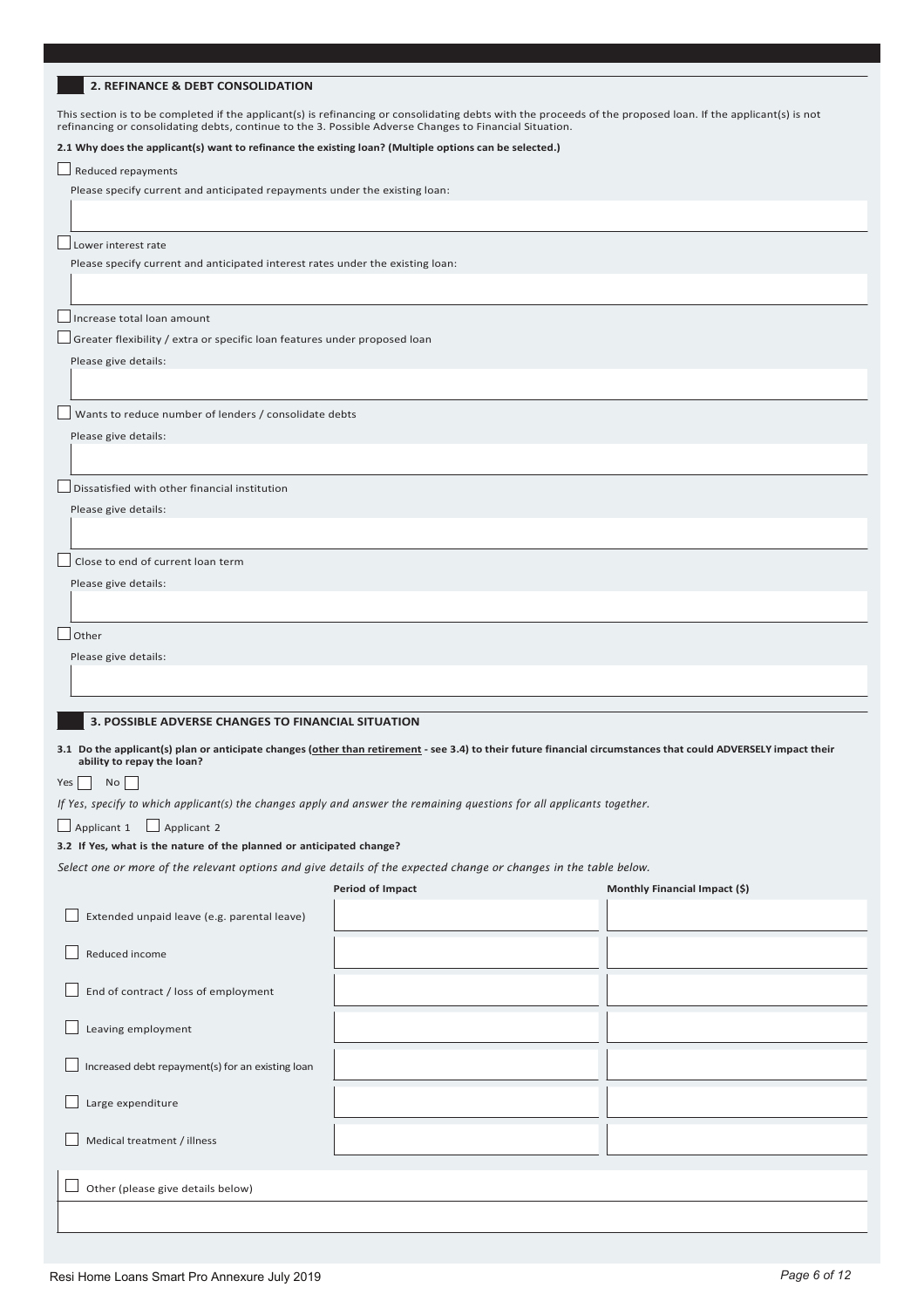|  | 3.3 How do the applicant(s) intend to meet their loan repayments following the planned or anticipated change(s)? |  |  |
|--|------------------------------------------------------------------------------------------------------------------|--|--|
|--|------------------------------------------------------------------------------------------------------------------|--|--|

*Select one or more of the relevant options and give details of those options in the table below.*

|                                                                                               | <b>Details</b>                                                                                                                                                                                                                                                                             |
|-----------------------------------------------------------------------------------------------|--------------------------------------------------------------------------------------------------------------------------------------------------------------------------------------------------------------------------------------------------------------------------------------------|
| Additional income source                                                                      |                                                                                                                                                                                                                                                                                            |
| Reduce expenditure                                                                            |                                                                                                                                                                                                                                                                                            |
| Sale of assets                                                                                |                                                                                                                                                                                                                                                                                            |
| Savings and/or Superannuation (please give<br>details if not already captured in Financials)  |                                                                                                                                                                                                                                                                                            |
| Co-applicant's income (please give details if<br>not already captured in Financials)          |                                                                                                                                                                                                                                                                                            |
| Other (please give details below)                                                             |                                                                                                                                                                                                                                                                                            |
|                                                                                               |                                                                                                                                                                                                                                                                                            |
|                                                                                               |                                                                                                                                                                                                                                                                                            |
|                                                                                               |                                                                                                                                                                                                                                                                                            |
| 3.4 At what age is the applicant(s) planning to retire?                                       |                                                                                                                                                                                                                                                                                            |
|                                                                                               |                                                                                                                                                                                                                                                                                            |
| Applicant 1                                                                                   | Applicant 2                                                                                                                                                                                                                                                                                |
|                                                                                               |                                                                                                                                                                                                                                                                                            |
|                                                                                               | If either applicant(s) plan(s) to retire during the proposed loan term or past age 70 (deemed retirement age) which will occur during the proposed loan term,<br>continue to 3.5 (using whichever is the lower of the planned or deemed retirement age). Otherwise, continue to Section 4. |
| 3.5 How would the applicant(s) propose to repay the loan? (Multiple options can be selected.) |                                                                                                                                                                                                                                                                                            |
| Repayment of loan prior to retirement                                                         | Downsizing home                                                                                                                                                                                                                                                                            |
| Sale of assets                                                                                | Recurring income from superannuation                                                                                                                                                                                                                                                       |
| Superannuation lump sum following retirement                                                  | Savings                                                                                                                                                                                                                                                                                    |
| Income from other investments                                                                 | Co-applicant's income                                                                                                                                                                                                                                                                      |
| Other (please give details below)                                                             |                                                                                                                                                                                                                                                                                            |
|                                                                                               |                                                                                                                                                                                                                                                                                            |
|                                                                                               |                                                                                                                                                                                                                                                                                            |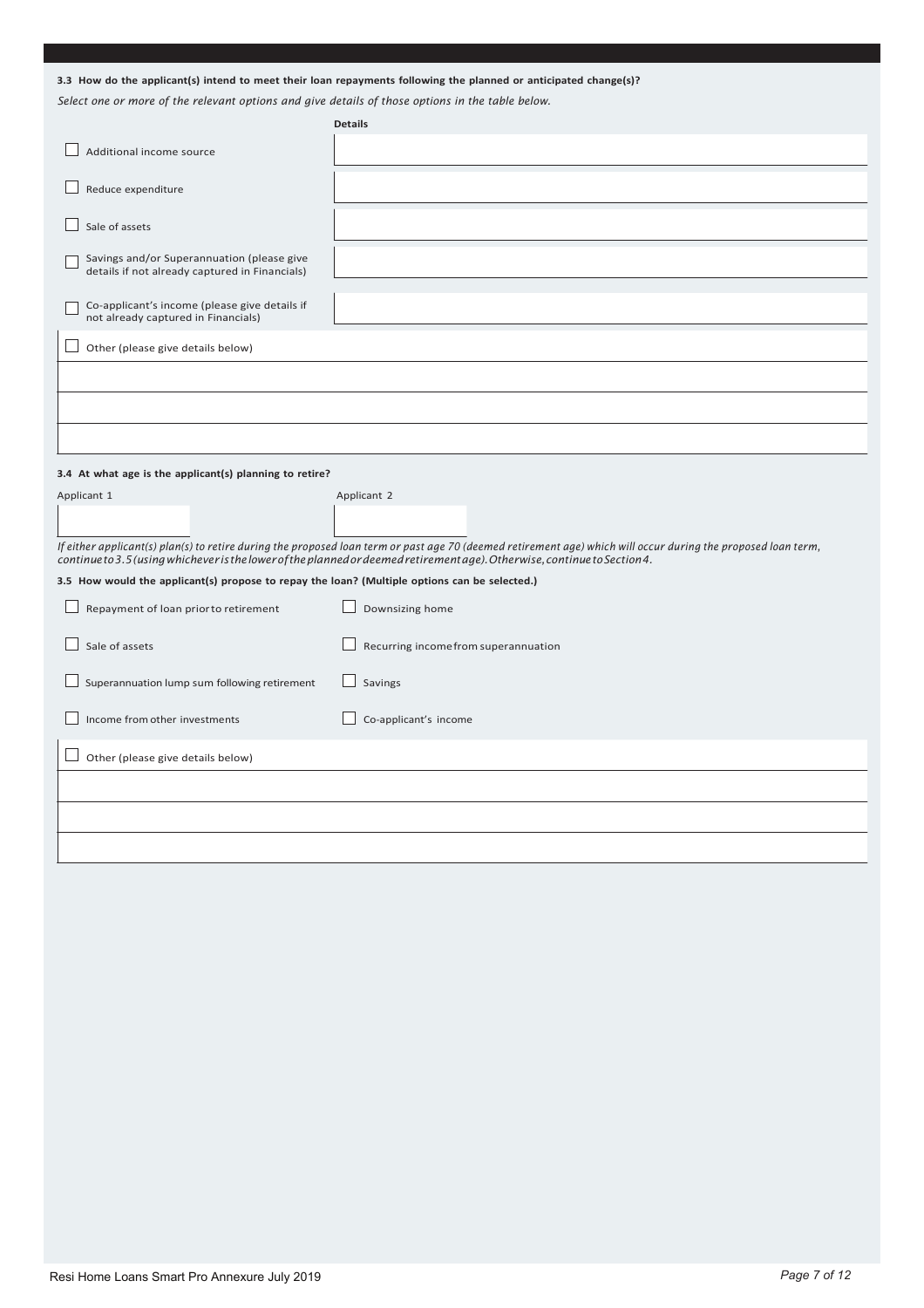#### **4. LOAN FEATURES**

#### **Loan Features Selection**

In order to complete this section, brokers must consider all answers previously given, and in particular, those relating to:

- Loan Purpose (Section 1);
- Refinance & Debt Consolidation (if applicable) (Section 2);
- Possible adverse changes to financial situation (Section 3);

Each feature in the table is to be marked as 'Important', 'Not Important' or 'Don't Want', depending on the broker's discussion with the applicant(s).

'Important' means the feature is a high priority for the applicant(s). 'Not Important' means it is not of high priority to the applicant(s). 'Don't Want' should be selected where the applicant(s) expressly do not want the feature.

Where a feature is identified as 'Not Important' or 'Don't Want', no further action is required for the purposes of this table.

Where a feature is identified as 'Important', the broker must ascertain from the applicant(s) why that feature is important to them. Please select the appropriate reasons in the 'Reason' column for any feature that is marked 'Important'. In selecting the reasons, the broker should ensure the applicant(s) consider the particular benefit(s) of the feature that is/are important to them (e.g. if fixed rate period is important a reason may be because the applicants want certainty of the repayment amount during the fixed rate period).

Where the feature has been selected for reasons other than for reasons already provided, ensure details of those 'Other' reasons are captured in the same column.

Where a feature is identified as 'Important', confirm the applicant(s) understands each of the risks contained in the 'Features' column by ticking the relevant box alongside that risk.

| Feature                                                                                                                                                                                                                                                                                                                                                                                                                                                                                                                                                                                                                                                                                                                                                                                                                                                                                                            | Important                                                                                                                                                                                                                                                                           | Reason                                                                                                                                                                                                                                                          | <b>Not</b><br>important | Don't<br>Want |
|--------------------------------------------------------------------------------------------------------------------------------------------------------------------------------------------------------------------------------------------------------------------------------------------------------------------------------------------------------------------------------------------------------------------------------------------------------------------------------------------------------------------------------------------------------------------------------------------------------------------------------------------------------------------------------------------------------------------------------------------------------------------------------------------------------------------------------------------------------------------------------------------------------------------|-------------------------------------------------------------------------------------------------------------------------------------------------------------------------------------------------------------------------------------------------------------------------------------|-----------------------------------------------------------------------------------------------------------------------------------------------------------------------------------------------------------------------------------------------------------------|-------------------------|---------------|
| 4.1 Rate Type                                                                                                                                                                                                                                                                                                                                                                                                                                                                                                                                                                                                                                                                                                                                                                                                                                                                                                      |                                                                                                                                                                                                                                                                                     |                                                                                                                                                                                                                                                                 |                         |               |
| <b>Fixed rate</b><br>Rate is fixed for a specified term giving certainty of interest and<br>repayments for that term.<br>Ensure each applicant understands each of the following risks:<br>• Rate is fixed at a point in time and applicant(s) will not benefitfrom<br>subsequent market interest rate reductions during fixed rate period.<br>. Rate may change between the time of approval and the time of<br>drawdown if rate lock has not been obtained.<br>. Limited or no ability to make additional repayments while the<br>interest rate is fixed.<br>. May not have the ability to redraw.<br>. Possibility of expensive break/economic costs if, during the fixed<br>interest rate period, applicant(s):<br>- Repay loan in full;<br>- Switch to another product or loan type;<br>- Make additional repayments over and above any prescribed limit;<br>- Sell the property; or<br>- Seek further funds. | If feature is marked<br>'Important', confirm<br>that each of the risks<br>listed in 'Features'<br>been explained to<br>the applicant $(s)$ :<br><b>AND</b><br>indicate the preferred<br>duration of the fixed<br>rate period:<br>1 year<br>2 years<br>3 years<br>4 years<br>5 years | Where fixed rate is<br>important, why is this?<br>Certainty of repayments.<br>Make budgeting easier.<br>Other.<br>Details for "Other":                                                                                                                          |                         |               |
| Variable rate<br>Interest charged and repayments will change to reflect interest rate<br>movements.<br>Ensure each applicant understands the following risk:<br>. Interest rate and repayment amount may increase while the loan<br>is on a variable rate.                                                                                                                                                                                                                                                                                                                                                                                                                                                                                                                                                                                                                                                         | If feature is marked<br>'Important', confirm<br>that each of the risks<br>listed in 'Features'<br>have been explained<br>to the applicant(s):<br>been explained to<br>the applicant $(s)$ :                                                                                         | Where variable rate is<br>important, why is this?<br>To take advantage<br>of potential future<br>decreases in the<br>interest rate.<br>Flexibility with respect<br>to repayment, redraw<br>and/or early repayment<br>of loan.<br>Other.<br>Details for "Other": | L                       |               |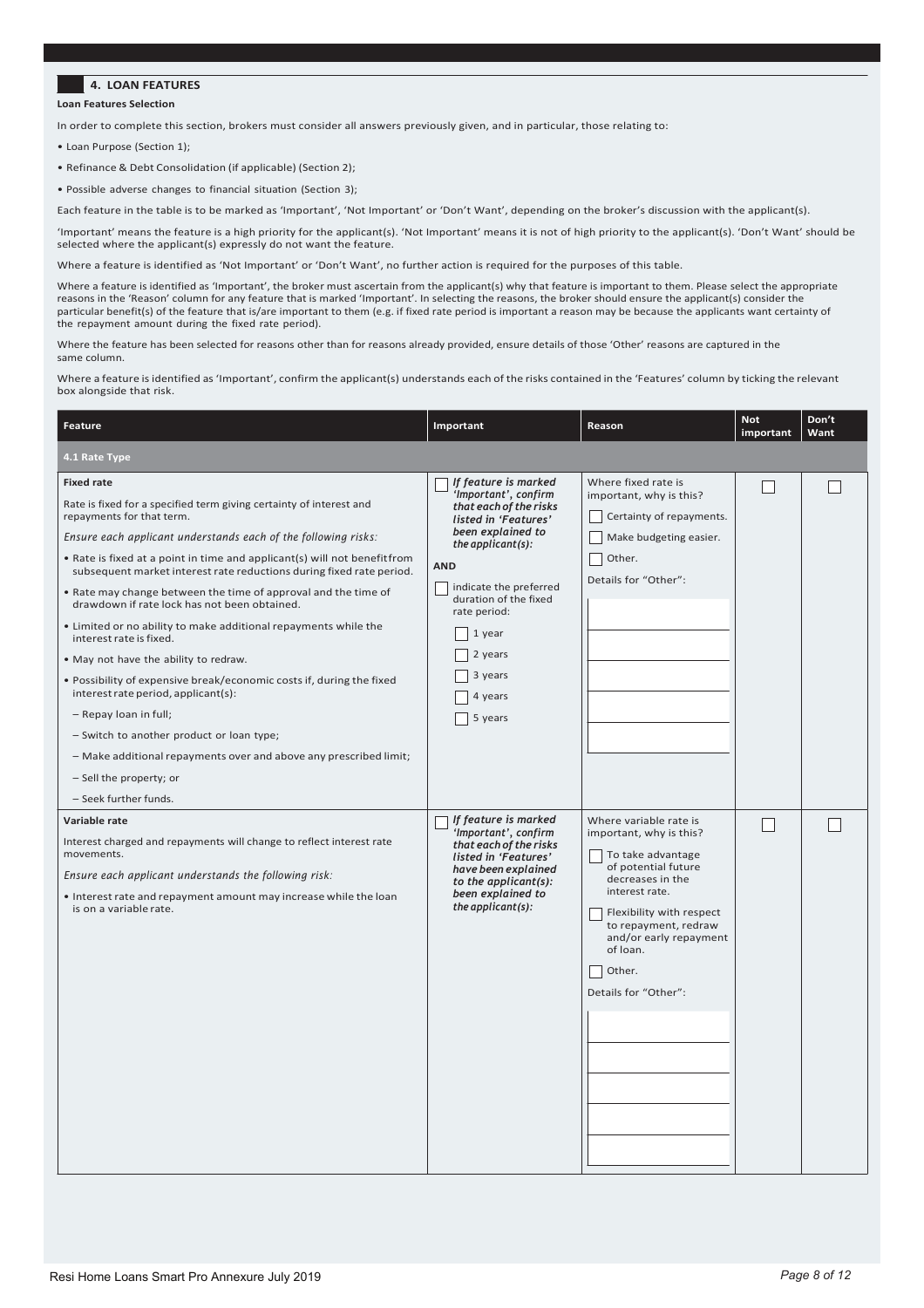| <b>Feature</b>                                                                                                                                                                                                                                                                                                                                                                                                                                                                                                                                                                                                                                                                                                                                                                                                                                                                                                                                                                                                                                                                                                                                                                                                                                                                                                                                                                                                                                                        | Important                                                                                                                                                                                                                                                                                | Reason                                                                                                                                                                                                                                                                                                                                                                                                                                                                   | <b>Not</b><br>important | Don't<br>Want |
|-----------------------------------------------------------------------------------------------------------------------------------------------------------------------------------------------------------------------------------------------------------------------------------------------------------------------------------------------------------------------------------------------------------------------------------------------------------------------------------------------------------------------------------------------------------------------------------------------------------------------------------------------------------------------------------------------------------------------------------------------------------------------------------------------------------------------------------------------------------------------------------------------------------------------------------------------------------------------------------------------------------------------------------------------------------------------------------------------------------------------------------------------------------------------------------------------------------------------------------------------------------------------------------------------------------------------------------------------------------------------------------------------------------------------------------------------------------------------|------------------------------------------------------------------------------------------------------------------------------------------------------------------------------------------------------------------------------------------------------------------------------------------|--------------------------------------------------------------------------------------------------------------------------------------------------------------------------------------------------------------------------------------------------------------------------------------------------------------------------------------------------------------------------------------------------------------------------------------------------------------------------|-------------------------|---------------|
| <b>Rate Type</b>                                                                                                                                                                                                                                                                                                                                                                                                                                                                                                                                                                                                                                                                                                                                                                                                                                                                                                                                                                                                                                                                                                                                                                                                                                                                                                                                                                                                                                                      |                                                                                                                                                                                                                                                                                          |                                                                                                                                                                                                                                                                                                                                                                                                                                                                          |                         |               |
| <b>Fixed and Variable rate</b>                                                                                                                                                                                                                                                                                                                                                                                                                                                                                                                                                                                                                                                                                                                                                                                                                                                                                                                                                                                                                                                                                                                                                                                                                                                                                                                                                                                                                                        |                                                                                                                                                                                                                                                                                          |                                                                                                                                                                                                                                                                                                                                                                                                                                                                          |                         |               |
| The applicant(s) may want a loan split into fixed and variable portions.<br><b>Fixed rate portion</b><br>Rate is fixed for a specified term giving certainty of interest and<br>repayments for the fixed rate portion.<br>Variable rate portion<br>Interest charged and repayments will change to reflect interest rate<br>movements for the variable rate portion.<br>Ensure each applicant understands each of the following risks associated<br>with fixed and variable splits of the loan:<br>• Applicant(s) will not obtain the full benefit of rate decreases and will<br>still have some exposure to the risk of rate increases.<br>• Applicant(s) will generally not be able to change the ratio of the<br>fixed and variable portions.<br>• Applicant(s) will be required to make separate repayments for<br>each portion.<br>• Fixed rate may change between the time of approval and the time<br>of drawdown if rate lock has not been obtained.<br>• Limited or no flexibility in relation to the fixed rate portion<br>concerning making additional repayments and redraws during<br>the fixed rateperiod.<br>. Possibility of expensive break/economic costs in relation to the<br>fixed rate portion if during the fixed rate period, the applicant(s):<br>- Repay loan in full;<br>- Switch to another product or loan type;<br>- Make additional repayments over and above any prescribed limit;<br>- Sell the property; or<br>- Seek further funds. | If feature is marked<br>'Important', confirm<br>that each of the risks<br>listed in 'Features'<br>have been explained<br>to the applicant $(s)$ :<br><b>AND</b><br>indicate the preferred<br>duration of the fixed<br>rate period:<br>1 year<br>2 years<br>3 years<br>4 years<br>5 years | Where fixed and variable<br>rate is important, why is<br>this?<br>Limiting risk of<br>increasing variable<br>interest rate to<br>obtain some benefit<br>from potential future<br>decreases in the<br>interest rate.<br>Retaining a degree of<br>flexibility in relation to<br>increased repayments,<br>redraws and/or early<br>repayment of part of<br>the loan.<br>Make budgeting easier<br>than if the entire loan<br>were variable.<br>Other.<br>Details for "Other": |                         |               |
| 4.2 Repayment Type                                                                                                                                                                                                                                                                                                                                                                                                                                                                                                                                                                                                                                                                                                                                                                                                                                                                                                                                                                                                                                                                                                                                                                                                                                                                                                                                                                                                                                                    |                                                                                                                                                                                                                                                                                          |                                                                                                                                                                                                                                                                                                                                                                                                                                                                          |                         |               |
| <b>Principal and Interest</b>                                                                                                                                                                                                                                                                                                                                                                                                                                                                                                                                                                                                                                                                                                                                                                                                                                                                                                                                                                                                                                                                                                                                                                                                                                                                                                                                                                                                                                         |                                                                                                                                                                                                                                                                                          |                                                                                                                                                                                                                                                                                                                                                                                                                                                                          |                         |               |
| . Repayments cover loan principal and interest so that the loan is<br>repaid in full by the end of the loan term.<br>• Applicant(s) could pay less interest over the life of the loan when<br>compared to a loan which features a period of interest only<br>repayments.<br>• Interest rates on principal and interest repayments are generally<br>lower than interestonly.                                                                                                                                                                                                                                                                                                                                                                                                                                                                                                                                                                                                                                                                                                                                                                                                                                                                                                                                                                                                                                                                                           | If feature is marked<br>important, indicate<br>preferred repayment<br>frequency:<br>weekly<br>fortnightly<br>monthly                                                                                                                                                                     | Where principal and interest<br>is important, why is this?<br>Minimise interest paid<br>over life of loan.<br>Higher lending limit.<br>Lower deposit required.<br>Build up equity from<br>the start.<br>Other.<br>Details for "Other":                                                                                                                                                                                                                                   |                         |               |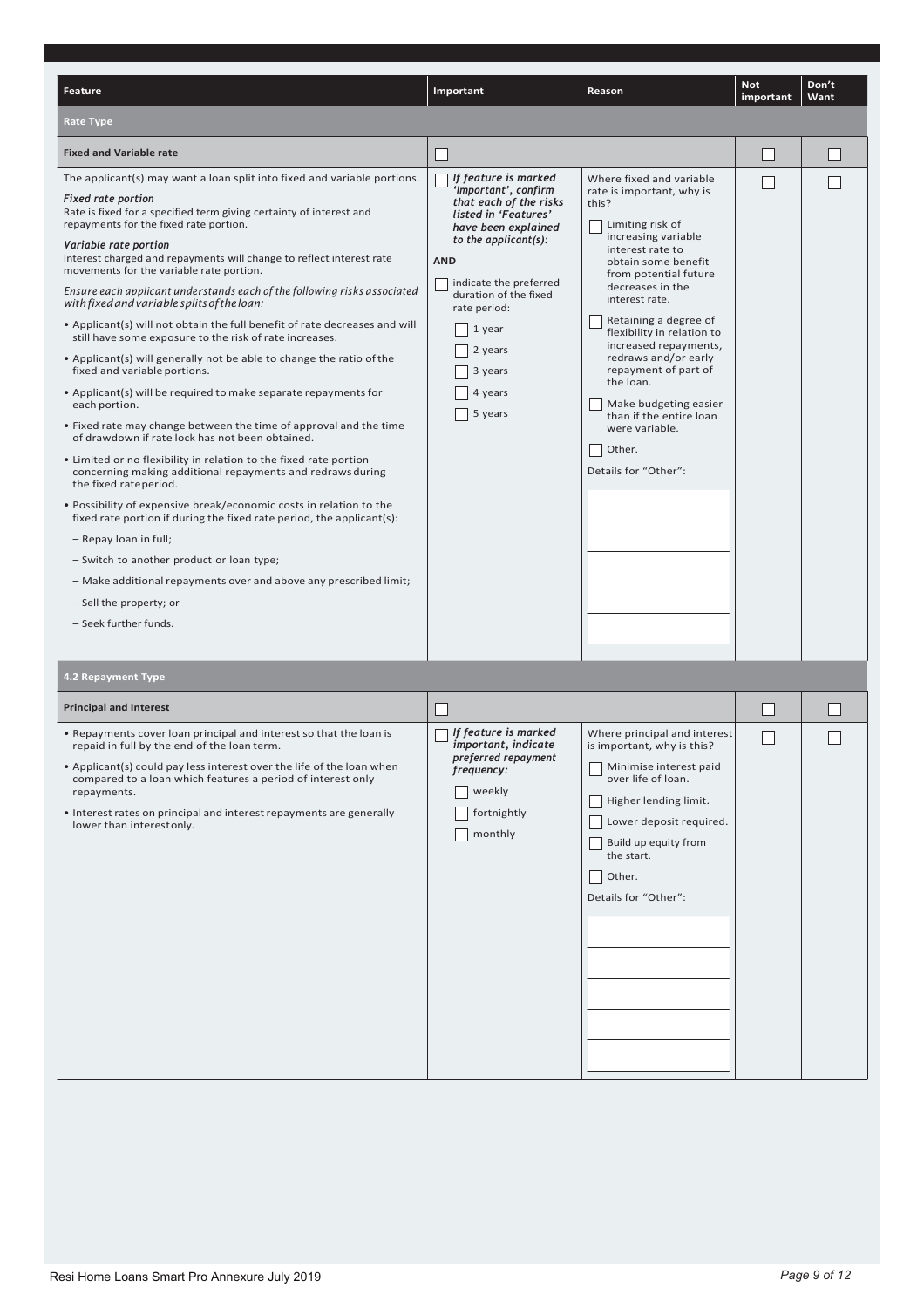| <b>Feature</b>                                                                                                                                                                                                                                                                                                                                                                                                                                                                                                                                                                                                                                                                                                                                                                                                                                                                                                                                                                       | Important                                                                                                                                                                                                                                                                                         | Reason                                                                                                                                                                                                                                                                                                                                                                                                                                                                                                                                                                                                                                                                                                                                                                                                                   | <b>Not</b><br>important     | Don't<br>Want |
|--------------------------------------------------------------------------------------------------------------------------------------------------------------------------------------------------------------------------------------------------------------------------------------------------------------------------------------------------------------------------------------------------------------------------------------------------------------------------------------------------------------------------------------------------------------------------------------------------------------------------------------------------------------------------------------------------------------------------------------------------------------------------------------------------------------------------------------------------------------------------------------------------------------------------------------------------------------------------------------|---------------------------------------------------------------------------------------------------------------------------------------------------------------------------------------------------------------------------------------------------------------------------------------------------|--------------------------------------------------------------------------------------------------------------------------------------------------------------------------------------------------------------------------------------------------------------------------------------------------------------------------------------------------------------------------------------------------------------------------------------------------------------------------------------------------------------------------------------------------------------------------------------------------------------------------------------------------------------------------------------------------------------------------------------------------------------------------------------------------------------------------|-----------------------------|---------------|
| <b>Repayment Type</b>                                                                                                                                                                                                                                                                                                                                                                                                                                                                                                                                                                                                                                                                                                                                                                                                                                                                                                                                                                |                                                                                                                                                                                                                                                                                                   |                                                                                                                                                                                                                                                                                                                                                                                                                                                                                                                                                                                                                                                                                                                                                                                                                          |                             |               |
|                                                                                                                                                                                                                                                                                                                                                                                                                                                                                                                                                                                                                                                                                                                                                                                                                                                                                                                                                                                      |                                                                                                                                                                                                                                                                                                   |                                                                                                                                                                                                                                                                                                                                                                                                                                                                                                                                                                                                                                                                                                                                                                                                                          |                             |               |
| <b>Interest Only</b><br>Allows smaller payments during the interest only period enabling:<br>. Higher cash on hand for other purposes.<br>• Flexibility to manage cash flow.<br>• Smaller initial payments on investment home loans may serve a tax<br>purpose. Has the applicant(s) sought tax advice?<br>Ensure each applicant understands each of the following risks:<br>. Higher interest rates may apply to interest only loans.<br>• Interest only payments will not reduce the loan principal.<br>. Not repaying loan principal will result in the applicant paying more<br>interest over the loan term.<br>• After the end of the interest only period, principal and interest<br>repayments will be required and these will be higher than they<br>would have been if the loan had principal and interest repayments<br>throughout the loan term.<br>. The amount of equity that is built-up in the property securing the<br>loan will be less with an interest only loan. | If feature is marked<br>'Important', confirm<br>that each of the risks<br>listed in 'Features'<br>have been explained<br>to the applicant(s):<br><b>AND</b><br>indicate the preferred<br>duration of the interest<br>only period:<br>up to 1 year<br>1 to 3 years<br>3 to 5 years<br>5 years plus | Where interest only is<br>important, why is this?<br>Accommodate<br>temporary reduction in<br>income (e.g. parental<br>leave, changing<br>circumstances).<br>Accommodate<br>anticipated<br>non-recurring expense<br>item (e.g. education,<br>renovation/construction,<br>furniture).<br>Variable and<br>unpredictable income.<br>Recommendation<br>provided by an<br>independent financial<br>advisor/accountant.<br>Taxation or accounting<br>reasons (no tax advice<br>is being given),<br>including:<br>• Release funds for<br>investment purposes<br>(e.g. shares,<br>investment property,<br>super contributions)<br>• Priority is paying<br>off non-deductable<br>debts (this loan is for<br>investment purposes)<br>. Plan to convert to an<br>investment property<br>in future<br>Other.<br>Details for "Other": | $\mathcal{L}_{\mathcal{A}}$ |               |
|                                                                                                                                                                                                                                                                                                                                                                                                                                                                                                                                                                                                                                                                                                                                                                                                                                                                                                                                                                                      |                                                                                                                                                                                                                                                                                                   |                                                                                                                                                                                                                                                                                                                                                                                                                                                                                                                                                                                                                                                                                                                                                                                                                          |                             |               |
| 4.3 Product Type                                                                                                                                                                                                                                                                                                                                                                                                                                                                                                                                                                                                                                                                                                                                                                                                                                                                                                                                                                     |                                                                                                                                                                                                                                                                                                   |                                                                                                                                                                                                                                                                                                                                                                                                                                                                                                                                                                                                                                                                                                                                                                                                                          |                             |               |
| Redraw                                                                                                                                                                                                                                                                                                                                                                                                                                                                                                                                                                                                                                                                                                                                                                                                                                                                                                                                                                               |                                                                                                                                                                                                                                                                                                   |                                                                                                                                                                                                                                                                                                                                                                                                                                                                                                                                                                                                                                                                                                                                                                                                                          | $\mathsf{L}$                |               |
| Allows applicant(s) to access extra repayments that they made over<br>and above the required minimum repayments.<br>Ensure each applicant understands each of the following risks:<br>• Lender may charge fees for each redraw.<br>. Each redraw may be subject to the lender's discretion.                                                                                                                                                                                                                                                                                                                                                                                                                                                                                                                                                                                                                                                                                          | If feature is marked<br>'Important', confirm<br>that each of the risks<br>listed in 'Features'<br>have been explained<br>to the applicant $(s)$ :                                                                                                                                                 | Where having a redraw<br>feature is important, why<br>is this?<br>Flexibility to access<br>prepaid funds if<br>needed.<br>  Other.<br>Details for "Other":                                                                                                                                                                                                                                                                                                                                                                                                                                                                                                                                                                                                                                                               | $\mathbf{I}$                |               |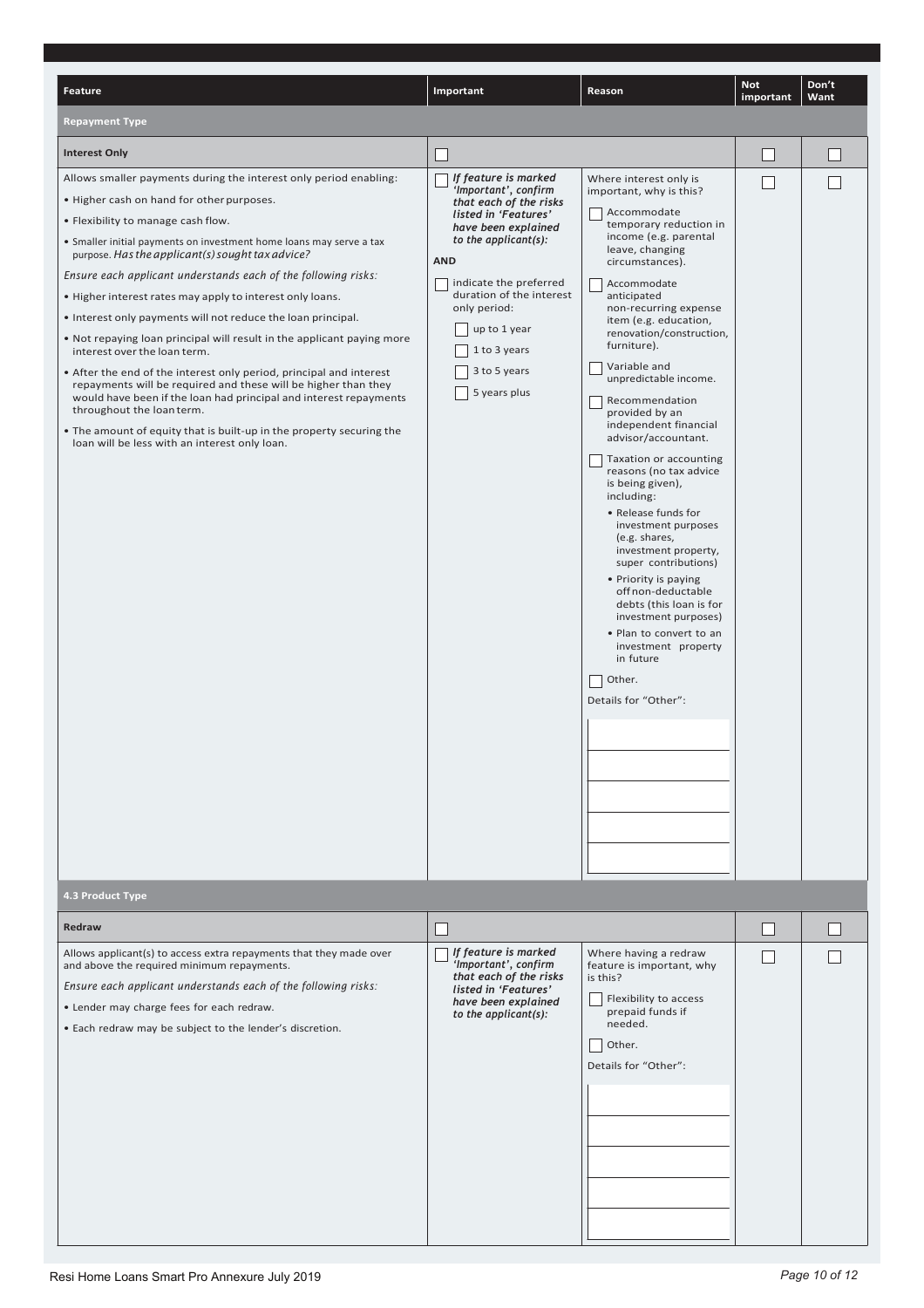#### **4.4 Conflicts between loan features**

**4.4.1** Are there any conflicts between any of the loan features marked 'Important' in section 4. Loan Features

| Yes | Nο |  |
|-----|----|--|
|-----|----|--|

If Yes:

**4.4.2** Explain the conflicts to the applicant(s) and ask them to consider the priority of the loan features they identify as 'Important' so that the conflict can be resolved. Once this is done, set out those priorities and reasons for those priorities below.

**4.5.1** Do the applicant(s) have any other requirements and objectives not already stated which may affect whether the loan, for which they propose to apply, is suitable, including whether there are any particular personal circumstances of the applicant(s) not documented in any previous responses in this interview

**4.5 Other**

#### **4.5.2 Co-borrower**

This section must be completed for each individual applicant when there is more than one applicant and they are applying for a new loan.

**Question 1** - Please ensure the co-borrower has confirmed one of the following:

guide that are relevant to the loan features that have been identified as 'Important'?

**NOTE**: Substantial benefit includes where the applicant(s) acquire a reasonably proportionate legal or equitable interest in assets purchased with the loan funds, or a reasonable portion of the loans funds are used to repay their debts or other obligations owed by them.

| <b>Applicant 1</b>                                                          | <b>Applicant 2</b>                                                          |
|-----------------------------------------------------------------------------|-----------------------------------------------------------------------------|
| The applicant will receive a substantial benefit from the loan funds (being | The applicant will receive a substantial benefit from the loan funds (being |
| use of at least 25% or if more than four borrowers, an equal share of the   | use of at least 25% or if more than four borrowers, an equal share of the   |
| loan funds).                                                                | loan funds).                                                                |
| The applicant will not receive a substantial benefit from the loan funds    | The applicant will not receive a substantial benefit from the loan funds    |
| (being use of at least 25% or if more than four borrowers, an equal share   | (being use of at least 25% or if more than four borrowers, an equal share   |
| of the loan funds) and have confirmed they still want to proceed as a       | of the loan funds) and have confirmed they still want to proceed as a       |
| co-borrower.                                                                | co-borrower.                                                                |
| The applicant will not receive a substantial benefit from the loan funds    | The applicant will not receive a substantial benefit from the loan funds    |
| (being use of at least 25% or if more than four borrowers, an equal share   | (being use of at least 25% or if more than four borrowers, an equal share   |
| of the loan funds) and do not want to proceed.                              | of the loan funds) and do not want to proceed.                              |
|                                                                             |                                                                             |
| <b>Applicant 3</b>                                                          | <b>Applicant 4</b>                                                          |
| The applicant will receive a substantial benefit from the loan funds (being | The applicant will receive a substantial benefit from the loan funds (being |
| use of at least 25% or if more than four borrowers, an equal share of the   | use of at least 25% or if more than four borrowers, an equal share of the   |
| loan funds).                                                                | loan funds).                                                                |
| The applicant will not receive a substantial benefit from the loan funds    | The applicant will not receive a substantial benefit from the loan funds    |
| (being use of at least 25% or if more than four borrowers, an equal share   | (being use of at least 25% or if more than four borrowers, an equal share   |
| of the loan funds) and have confirmed they still want to proceed as a       | of the loan funds) and have confirmed they still want to proceed as a       |
| co-borrower.                                                                | co-borrower.                                                                |

**Question 2** - (If first tick box was selected in Q1). Please confirm how the applicant will receive their substantial benefit. Please select one of the following:

| <b>Applicant 1</b>                                                                                                                                                                        | <b>Applicant 2</b>                                                                                                                                                                        |
|-------------------------------------------------------------------------------------------------------------------------------------------------------------------------------------------|-------------------------------------------------------------------------------------------------------------------------------------------------------------------------------------------|
| The applicant will acquire a legal or equitable interest of at least 25%<br>(or if more than four borrowers, an equal share) in assets purchased<br>with the loan funds.                  | The applicant will acquire a legal or equitable interest of at least 25%<br>(or if more than four borrowers, an equal share) in assets purchased<br>with the loan funds.                  |
| The applicant will use a share of at least 25% (or if there are more<br>than four borrowers, an equal share) of the loan funds to repay their<br>debts or other obligations owed by them. | The applicant will use a share of at least 25% (or if there are more<br>than four borrowers, an equal share) of the loan funds to repay their<br>debts or other obligations owed by them. |
| The applicant will use a share of at least 25% (or if there are more<br>than four borrowers, an equal share) of the loan funds for their benefit.                                         | The applicant will use a share of at least 25% (or if there are more<br>than four borrowers, an equal share) of the loan funds for their benefit.                                         |
| Please list details below:                                                                                                                                                                | Please list details below:                                                                                                                                                                |
|                                                                                                                                                                                           |                                                                                                                                                                                           |
|                                                                                                                                                                                           |                                                                                                                                                                                           |
|                                                                                                                                                                                           |                                                                                                                                                                                           |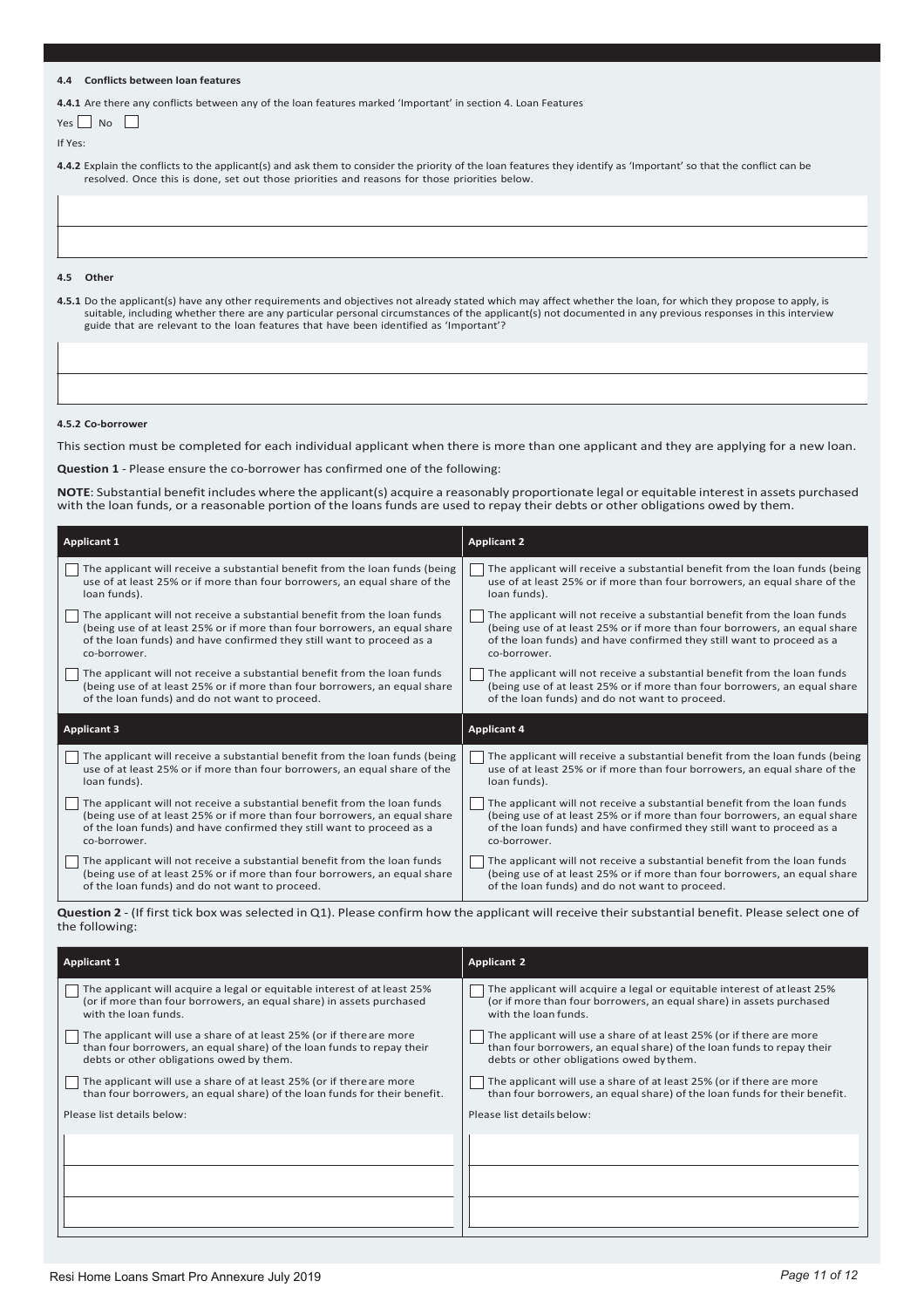| <b>Applicant 3</b>                                                                                                                                                                        | <b>Applicant 4</b>                                                                                                                                                                        |
|-------------------------------------------------------------------------------------------------------------------------------------------------------------------------------------------|-------------------------------------------------------------------------------------------------------------------------------------------------------------------------------------------|
| The applicant will acquire a legal or equitable interest of at least 25%<br>(or if more than four borrowers, an equal share) in assets purchased<br>with the loan funds.                  | The applicant will acquire a legal or equitable interest of at least 25%<br>(or if more than four borrowers, an equal share) in assets purchased<br>with the loan funds.                  |
| The applicant will use a share of at least 25% (or if there are more<br>than four borrowers, an equal share) of the loan funds to repay their<br>debts or other obligations owed by them. | The applicant will use a share of at least 25% (or if there are more<br>than four borrowers, an equal share) of the loan funds to repay their<br>debts or other obligations owed by them. |
| The applicant will use a share of at least 25% (or if there are more<br>than four borrowers, an equal share) of the loan funds for their benefit.                                         | The applicant will use a share of at least 25% (or if there are more<br>than four borrowers, an equal share) of the loan funds for their benefit.                                         |
| Please list details below:                                                                                                                                                                | Please list details below:                                                                                                                                                                |
|                                                                                                                                                                                           |                                                                                                                                                                                           |

#### **4.6 Acknowledgement by Applicant(s)**

I/We acknowledge that the information set out above accurately and fairly reflects the conversation I/we have had with the broker.

|      | Applicant 2 Fullname    |                                                  |
|------|-------------------------|--------------------------------------------------|
|      |                         |                                                  |
| Date | Signature (Applicant 2) | Date                                             |
|      |                         |                                                  |
|      |                         |                                                  |
|      |                         |                                                  |
|      |                         |                                                  |
|      |                         | Date                                             |
|      |                         |                                                  |
|      | Date                    | Applicant 4 Full name<br>Signature (Applicant 4) |

#### **ACKNOWLEDGEMENT BY BROKER**

I acknowledge that I have asked all the above questions and notified the applicant(s) of the risks associated with their selected loan features, including the risks identified above.

| Broker Full name |
|------------------|
|                  |

Signature (Broker) and Date Communication of the Communication of the Date Date

✗

#### **4.7 Product Selection**

Product selection needs to take place having regard to the outcome of the requirements and objectives' enquiries set out above. The broker must give a concise narrative summary of the applicant(s) requirements and objectives and why the particular type of loan product was chosen to meet those requirements and objectives.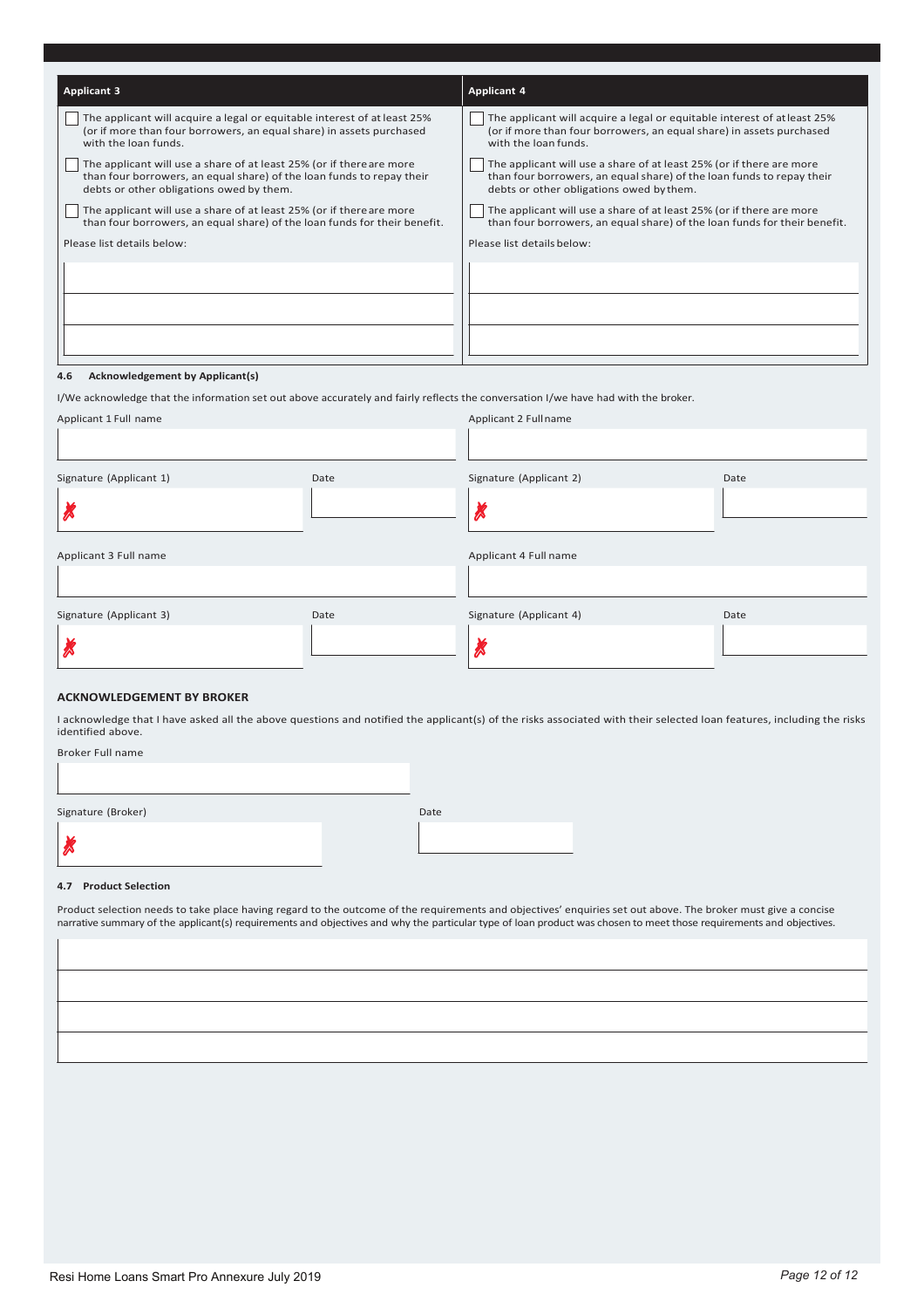# **Co-Borrower Acknowledgement**

### Customer may receive no substantial benefit from the loan

**Please complete form in full in black or blue pen using CAPITAL LETTERS and** ✓ **where appropriate.**

#### **Please note: ALL SECTIONS of this form need to be completed.**

| Loan amount/ Credit limit (Loan) | Loan Product | <b>Application Reference</b> |
|----------------------------------|--------------|------------------------------|
|                                  |              |                              |
| Your (Borrower's) full name      |              |                              |
|                                  |              |                              |
| Other Co-Borrower/s full name/s  |              |                              |
|                                  |              |                              |
|                                  |              |                              |
|                                  |              |                              |

#### **Reasons why you want to be a Co-Borrower**

You have applied to be a Co-Borrower for the Loan even though on the information that you have provided to us you may not receive a substantial benefit from it. This is for the following reason(s):

#### **Tick all applicable boxes**

- The structure of the Loan is being determined in accordance with tax/ financial/ legal advice
- We don't offer this type of Loan with the option of being a Guarantor (only a Co-Borrower)
- Your joint incomes will service the Loan
- Other. Please specify:

#### **Acknowledgement**

By signing below, in the absence of your Co-Borrower/s and in the presence of an independent adult witness, you freely, voluntarily and without pressure from your Co-Borrower/s or any other person, acknowledge the following:

#### **1. No substantial benefit**

You want to be a borrower of the Loan, even though you may not receive a substantial benefit from the Loan.

#### **2. There are differences between being a Co-Borrower compared to a guarantor:**

- **(a) Co-Borrower liability** You understand that:
	- as a Co-Borrower, you may have to repay the entire amount owing yourself;
	-
	- we do not have to ask any other Co-Borrower to repay before we ask you, or at the same time we askyou;<br>• this is because as a Co-Borrower, you and the other Co-Borrower/s are each individually and directly responsible fo problem with repayment of the loan, we may pursue all Co-Borrowers or any one of you individually for the amount owing; and
	- in applying as Co-Borrower, you and your Co-Borrower/s have asked us to assess the Loan application on the basis that your joint incomes will service the Loan.
- **Guarantor liability (b)**

In comparison, a guarantor is someone who promises to repay money that is owed to us under a loan, if for some reason the borrower doesn't. If you were a guarantor instead of a borrower, we may be required to take steps against the borrower before we can enforce mortgages given by you or judgements against you.

A guarantor may be able to limit their liability in accordance with legislation. A guarantor may also be able to ask for contribution from the borrower/s and from other guarantors. The law generally provides other protections to guarantors that will not apply to you as a borrower.